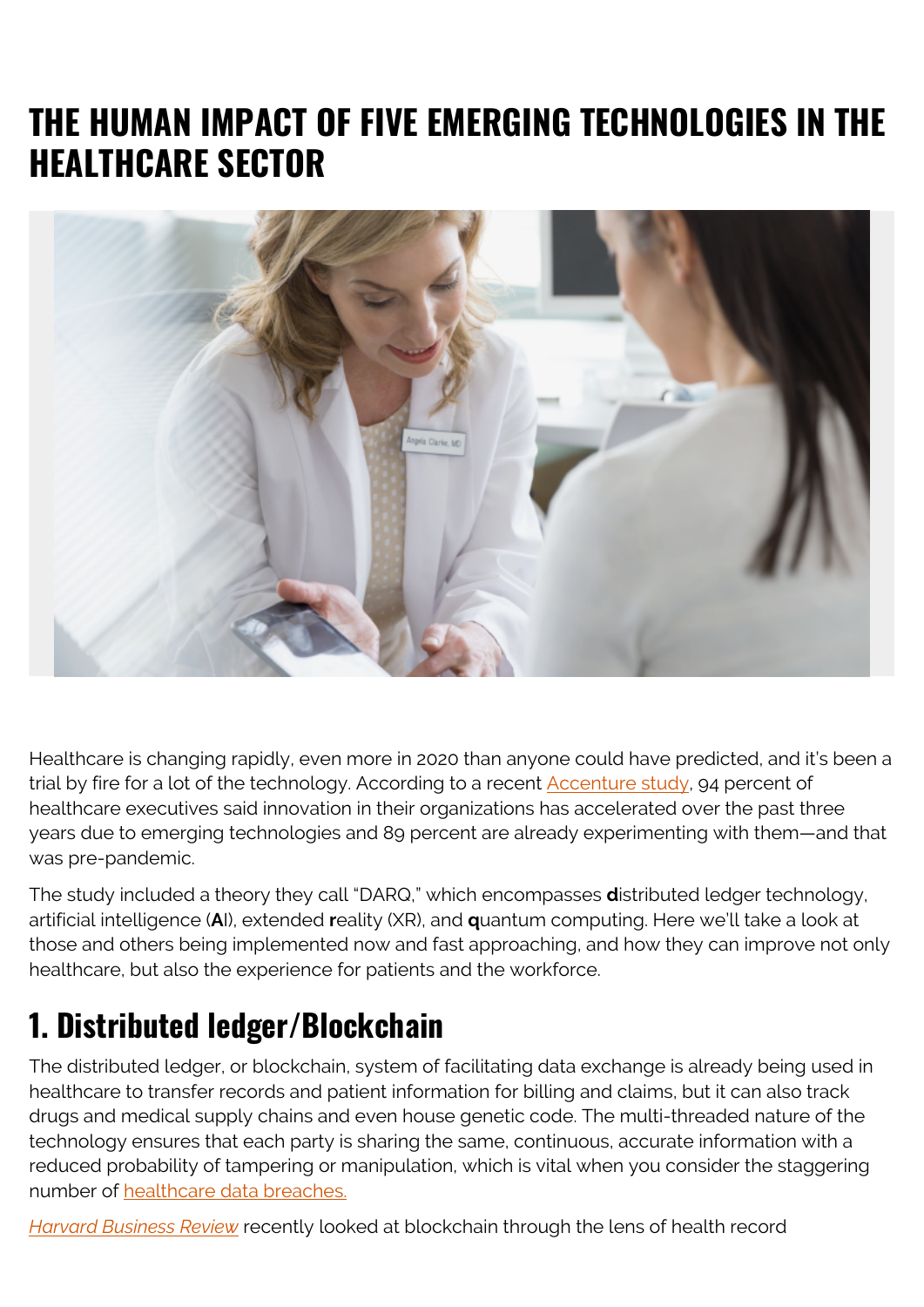management, saying, "By owning our medical and other personal data, we could solve access, security, privacy, monetization, and advocacy . The key is to take advantage of existing technologies to manage our data according to our own terms of use."

They go on to explain that blockchain allows people to personally control their data, which is virtually unalterable, on a peer-to-peer basis. This type of data collection and dissemination is also being used as part of a pandemic planning "initiative to integrate, aggregate, and share" verified and anonymized global, local, and agency data to trace and get ahead of the spread of the coronavirus.

In China, blockchain technology helped fast-track insurance claims processing and mobile pay-outs at the onset of the coronavirus in Spring 2020. "Claim applicants can submit their supporting documents as evidence while investigation firms can get immediate access to them on the blockchain. All parties involved can see the entire process," an Ant Financial spokesman in Beijing told the *[South China Morning Post](https://www.scmp.com/business/companies/article/3049479/insurance-service-providers-rely-blockchain-fast-track-claims)*.

## **2. Artificial intelligence (AI)**

The adoption and integration of AI into processes and protocols walks a fine line between enabling a simple user experience and potentially impacting the human workforce. On the low end of AI, you can already ask Amazon's Alexa to query WebMD, but ideally, AI will also support mundane tasks like [billing,](https://emerj.com/ai-podcast-interviews/white-collar-automation-in-healthcare/) claims, and bad debt reduction so staff can instead focus on work that involves critical thinking, analysis, and decision-making. On the treatment end of the spectrum, it's been deployed in diagnostic trials, such as [mammography](https://www.nature.com/articles/d41586-019-03822-8), where it reduced instances of false positive cancer diagnoses, and in the prediction of [heart attacks and strokes.](https://www.ahajournals.org/doi/10.1161/CIRCULATIONAHA.119.044666)

A recent **Emer** survey of healthcare executives found that over half of its respondents believe AI will be ubiquitous in healthcare by 2025. The survey also identified personalized medicine and drug development as ripe for AI, given its ability to use natural language and shave significant time off of otherwise lengthy processes.

Dr. Eric P. Weinberg, professor of clinical imaging sciences at the University of Rochester Medical College, adopted AI into his environment with the goals of improving efficiency and accuracy, freeing up personnel to do more meaningful tasks, and reducing work fatigue, as he wrote in a piece for the American College of Radiology. He drove the implementation of an AI tool to detect—but not diagnose—intracranial hemorrhages on a CT scan.

"The AI tool designed to improve our workflow. was extremely accurate at finding both obvious bleeds and extremely subtle bleeds…which can easily be missed by junior residents or even by experienced faculty when the caseload gets heavy," he shared. He also noted that AI-read scans helped shorten the turnaround time between completing the scan and issuing the report to the doctor who requested it.

## **3. Extended reality**

Virtual reality (VR)—wearables, augmented reality (AR)—social media image filters, and mixed reality (MR)—bringing virtual objects into a physical space where you can interact with them—are fairly recognizable terms these days, but the next evolution, extended reality (XR), encompasses all of those plus future technologies that will marry the experience of the real world with the immersive technology designed to simulate it.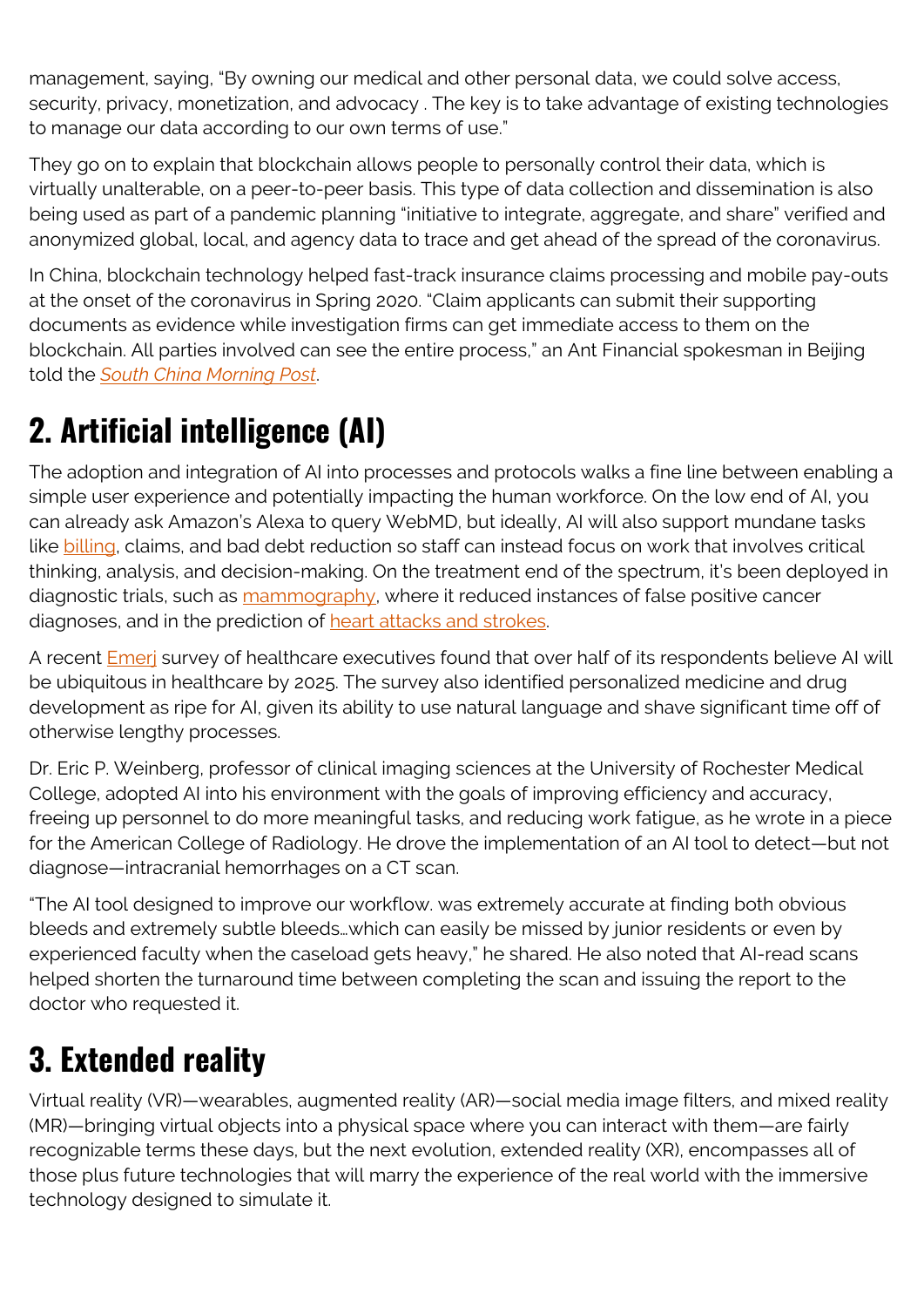According to [Visual Capitalist,](https://www.visualcapitalist.com/extended-reality-xr/) XR is projected to be a \$209 billion market by 2022, with 71 percent of that in the healthcare sector, where it's already in use for everything from headsets for [pain and](https://searchhealthit.techtarget.com/feature/VR-in-healthcare-is-changing-the-patient-care-game) [emotional control](https://searchhealthit.techtarget.com/feature/VR-in-healthcare-is-changing-the-patient-care-game) as an alternative to narcotics to 3D spatial diagnostic imaging. Going forward, XR is expected to have uses that include replacing [cadavers](https://newsroom.clevelandclinic.org/2018/08/23/cleveland-clinic-creates-e-anatomy-with-virtual-reality/) as a no-risk training tool for medical students in labs.

# **4. Quantum computing**

Supercomputing is an evolution of processing power beyond the average PC, but quantum computing goes exponentially beyond that, collapsing years into seconds. According to a [recent](https://www.researchandmarkets.com/reports/5010716/quantum-computing-market-research-report-by?utm_source=dynamic&utm_medium=GNOM&utm_code=4m3fxs&utm_campaign=1375670+-+Worldwide+Quantum+Computing+Market+(2019+to+2030)+-+Drivers%2c+Restraints+and+Opportunities&utm_exec=jamu273gnomd) [study,](https://www.researchandmarkets.com/reports/5010716/quantum-computing-market-research-report-by?utm_source=dynamic&utm_medium=GNOM&utm_code=4m3fxs&utm_campaign=1375670+-+Worldwide+Quantum+Computing+Market+(2019+to+2030)+-+Drivers%2c+Restraints+and+Opportunities&utm_exec=jamu273gnomd) the quantum computing market that was valued at \$507.1 million in 2019 is projected to grow at a CAGR of 56 percent to reach almost \$6.5 billion by 2030.

SD Global explored the idea that it could bring healthcare closer to patients by significantly speeding processes such as genetic sequencing, retinal imaging, and clinical trials by handling those massive data sets much faster. It could also enable [personalized healthcare](https://medium.com/@dverma1369/using-technologies-of-the-future-to-disrupt-healthcare-3-an-intro-to-quantum-computing-714cb735ec08), down to the patient DNA.

Mark LaRow, CEO of patient-matching services provider Verato, tells [Healthcare IT News](https://www.healthcareitnews.com/news/quantum-computing-could-turbocharge-healthcare-analytics-ai) that he envisions it as a way for teams of clinicians who currently use disparate tools and data collection methods to better communicate with each other and their patients. "Ultimately, I believe that these technologies will become so reliable that it will be deemed unethical for a clinician NOT to consult with a powerful AI-informed computing system to double-check a diagnosis and to recommend a treatment regimen," he says.

According to Dr. James M. Dzierzanowski, executive director of Innovation and Strategic Advisory Services at Kaiser Permanente, a partner approach to implementation and taking advantage of rising talent will help ensure successful adoption when the time comes. "It's still fairly nascent technology. I would recommend with various industrial partners strategic plans that will enable companies to rollover to this new technology," he explains to **AIMed**. "We may need a new workforce that deals with it to see more people coming through university with statistics and data science knowledge will fit into the application development for quantum in the future."

#### **5. Automation**

Automation is prevalent in current patient contact roles such as automated appointment reminders and check-ins, but it also has potential behind the scenes and in the extended processes related to healthcare. A 2019 [study by McKinsey](https://healthcare.mckinsey.com/automation-scale-benefits-payers) looked at where automation could benefit the insurance/payer arena, saying it can deliver "greater workforce efficiency, lower demand for manual activities (through improved auto-adjudication and self-service capabilities), increased revenue (by refocusing employees on new activities), and often higher consumer satisfaction data collection and processing."

The study estimates costs savings "up to 30 percent over five years for payers who automate manual processes, and because the technology can run 24x7, tasks that took days can collapse into minutes and create a better user experience."

[PwC](https://www.pwc.com/us/en/industries/health-services/robotic-process-automation-healthcare-provider-supply-chain.html) considers robotic process information (RPA), most commonly known as "bots," as most useful for supply chain improvements. "Basic bots replace a number of human activities and can reduce cost and human errors while increasing compliance and efficiency," they say. They also point to